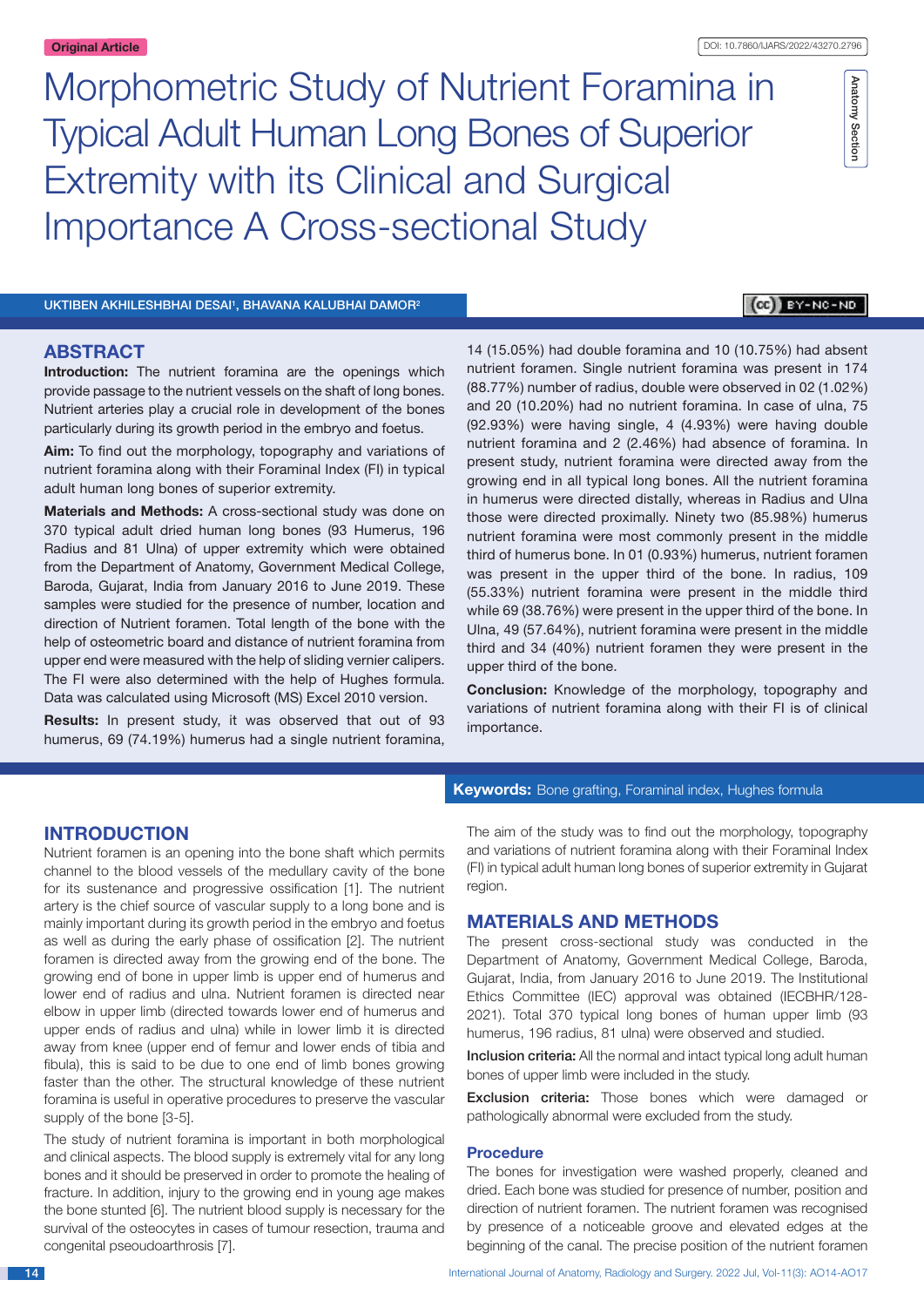was made out whether it was present on the upper, middle or the lower one third of the bone. The total length of long bones and distance of nutrient foramen from the upper end were noted using sliding calliper and osteometric board [Table/Fig-1].

## Proximal end of the bone

Proximal end of humerus, radius and ulna were marked to be the highest point of upper end for measurements. [Table/Fig-1] proximal end of radius was marked from the highest point of upper end.

Direction: A fine pin with a flag was used to confirm the direction and obliquity of foramen.

Position: Position of all nutrient foramina was determined by calculating the FI using the Hughes formula [8]:

### FI= (DNF/TL) \* 100

DNF= the distance from the proximal end of the bone to the nutrient foramen

TL= Total Bone Length

The position of the foramina was divided into three types according to FI [8]:

FI= (DNF/TL) \* 100

Type I: FI below 33.33, the foramen was in the proximal third of the bone.

Type II: FI from 33.33 up to 66.66, the foramen was in the middle third of the bone.

Type III: FI above 66.66, the foramen was in the distal third of the bone.

The number of nutrient foramina were noted. [Table/Fig-2] depicts humerus showing double nutrient foramina on the anteromedial suface in middle third.



**[Table/Fig-1]:** Left humerus showing method of taking measurements of distance of nutrient foramen from the upper end (proximal end of bone) using osteometric board and sliding vernier calliper. **[Table/Fig-2]:** Left humerus showing double nutrient foramen on the anteromedial surface in the middle third of the shaft (Type II). (Images from left to right)

# **STATISTICAL ANALYSIS**

Data was calculated as means and standard deviations for continuous variables, and percentage for categorical variables.

## **RESULTS**

Total 93 humerus studied, of which 44 were right-sided bones and 49 were left-sided bones. Total 196 radius studied, 95 were leftsided and 101 were right-sided. Out of 81 ulnas, 35 were rightsided and 46 were left-sided. In present study, double nutrient foramina were observed in humerus in 14 bones (15.05%) [Table/ Fig-2,3], Whereas in radius only 02 bones (1.02%) were having double nutrient foramina, while in ulna, it was found in 04 bones (4.93%) [Table/Fig-3]. The DNF for right humerus was 18.58±4.05, TL was 30.08±1.78 and FI was 53.27, respectively [Table/Fig-4].

International Journal of Anatomy, Radiology and Surgery. 2022 Jul, Vol-11(3): AO14-AO17 15

| <b>Bone</b>                                                                            | Number of foramina (n) | Number of bones (n) |  |  |  |  |
|----------------------------------------------------------------------------------------|------------------------|---------------------|--|--|--|--|
| Humerus<br>$(N=93)$                                                                    | ∩                      | 10 $(R-4, L-6)$     |  |  |  |  |
|                                                                                        |                        | 69 (R-34, L-35)     |  |  |  |  |
|                                                                                        | $\mathcal{P}$          | 14 (R-6, $L-8$ )    |  |  |  |  |
| Radius<br>$(N=196)$                                                                    | $\cap$                 | 20 (R-10, L-10)     |  |  |  |  |
|                                                                                        |                        | 174 (R-90, L-84)    |  |  |  |  |
|                                                                                        | 2                      | $02$ (R-1, L-1)     |  |  |  |  |
| Ulna $(N=81)$                                                                          | O                      | $02$ (R-1, L-1)     |  |  |  |  |
|                                                                                        |                        | 75 (R-33, L-42)     |  |  |  |  |
|                                                                                        | $\mathcal{P}$          | $04$ (R-1, L-3)     |  |  |  |  |
| <b>[Table/Fig-3]:</b> Number of nutrient foramina in typical long bones of upper limb. |                        |                     |  |  |  |  |

R: Right; L: Left

|                   | Humerus (N=93) |             | Radius (N=196) |          | Ulna $(N=81)$ |          |
|-------------------|----------------|-------------|----------------|----------|---------------|----------|
| <b>Parameters</b> | <b>Right</b>   | Left        | <b>Right</b>   | Left     | <b>Right</b>  | Left     |
| analysed          | $(n=44)$       | $(n=49)$    | $(n=101)$      | $(n=95)$ | $(n=35)$      | $(n=46)$ |
| DNF (mm)          | $18.58 \pm$    | $18.78+$    | $7.33+$        | $7.57+$  | $8.62+$       | $8.89 +$ |
|                   | 4.05           | 4.83        | 2.62           | 2.85     | 2.30          | 2.65     |
| TL (mm)           | $30.08\pm$     | $30.23 \pm$ | $23.54+$       | $23.45+$ | $25.25+$      | $25.22+$ |
|                   | 1.78           | 2.08        | 1.58           | 1.74     | 1.85          | 1.85     |
| FI                | 53.27          | 49.96       | 31.25          | 32.08    | 34.10         | 30.83    |

**[Table/Fig-4]:** Foraminal Index (FI) and measurements related with nutrient foramha in typical long bones of superior extremity

DNF= Distance from the proximal end of the bone to the nutrient foramen; TL= Total length of the bone; FI = Foraminal index

Ninety two number (94.85%) of humerus nutrient foramina were most commonly present in the middle third of humerus bone (1.03%). In one humerus, nutrient foramen was present in the upper third of the bone. In Radius, 109 (61.58%), nutrient foramina were present in the middle third and in 69 (38.76%) were present in the upper third of the bone. In Ulna, 49 (59.04%) nutrient foramina were present in the middle third and 34 (40.96%) nutrient foramina were present in the upper third of the bone. In radius and ulna, no nutrient foramen was found to be present in the distal third of the bone where as in humerus, it was found to be in 4 bones (4.12%) [Table/ Fig-5]. All the nutrient foramina in humerus were directed distally, whereas in radius and ulna those were directed proximally.

| Foraminal<br>index (FI)    | <b>Humerus (Total</b><br>number of nutrient<br>foramina = $97$ ) | <b>Radius (Total</b><br>number of nutrient<br>foramina=178) | <b>Ulna (Total number</b><br>of nutrient<br>foramina $= 83$ ) |
|----------------------------|------------------------------------------------------------------|-------------------------------------------------------------|---------------------------------------------------------------|
| Type I<br>$(<33.33\%)$     | 01 (1.03%)                                                       | 69 (38.76%)                                                 | 34 (40.96%)                                                   |
| Type II (33.34-<br>66.6%)  | 92 (94.85%)                                                      | 109 (61.58%)                                                | 49 (59.04%)                                                   |
| Type III<br>$( > 66.67\%)$ | 04 (4.12%)                                                       |                                                             |                                                               |

**[Table/Fig-5]:** Classification of location of foramina of the bones on the basis of **-**<br>Foraminal Index (FI).

## **DISCUSSION**

The knowledge of diversity of nutrient foramina has profound importance in orthopaedic surgeries for undertaking an open reduction of a fracture to avoid injury to the nutrient artery and thus lessening the chances of delay or non union of the fractures [9]. An arterial supply of long bone should be preserved as it is very important for healing of a fractured bone [10].

### Number of nutrient foramina:

The present study show that single nutrient foramen was present in 74.19% of humerus, which is similar to Chandrasekaran S and Shanthi KC and nearly similar finding was found by Carroll SE and Ukoha UU et al., [11-15]. The incidence was found to be higher in a study done by Roul B and Goyal M, as compared to present study which suggests the possibility of regional variations in morphology of bones [14]. Present study showed that prevalence of double nutrient foramina were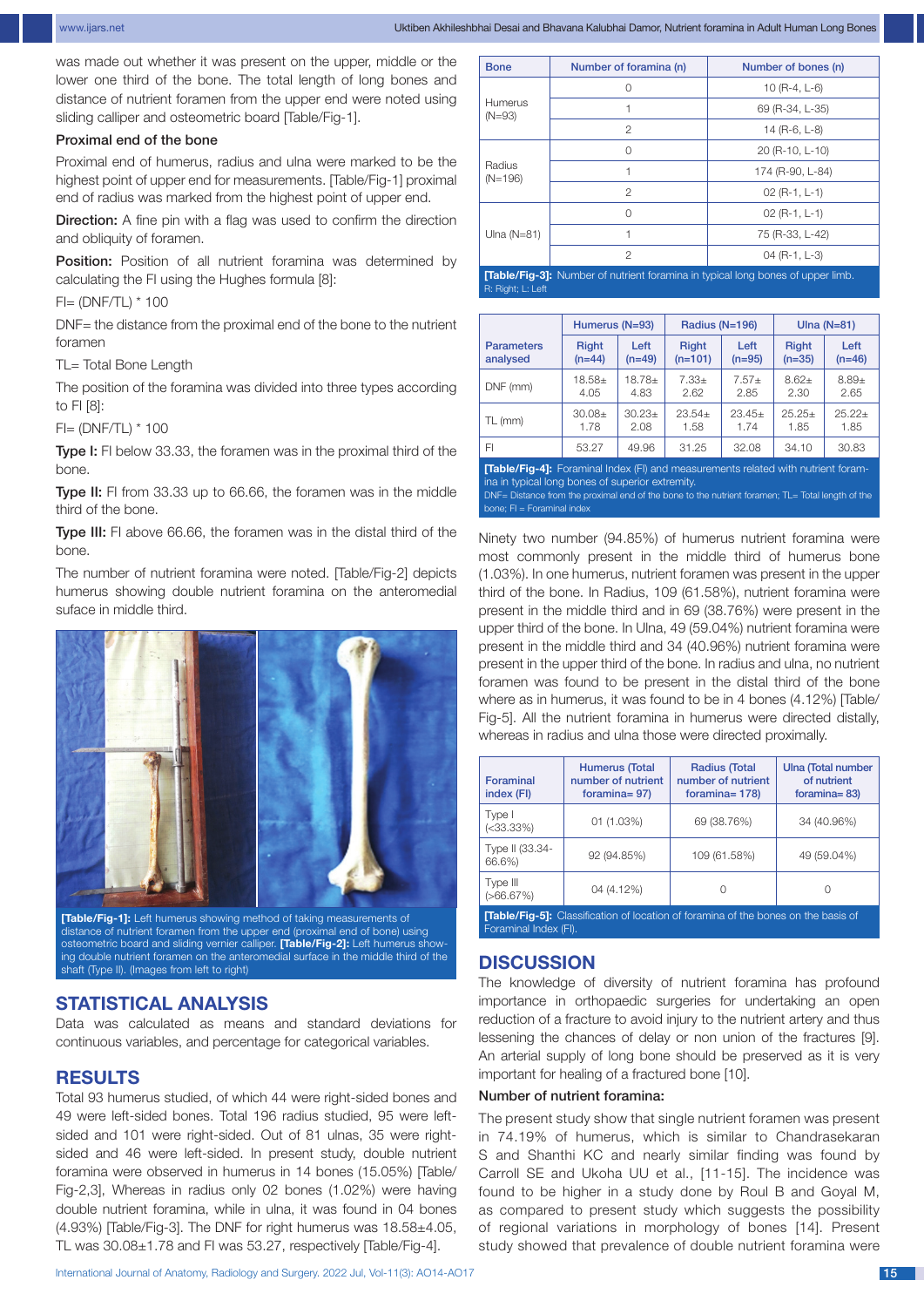found in 15.05% of humerus which is in accordance to the findings of Chandrasekaran S and Shanthi KC; Halagatti MS and Rangasubhe P, [11,13]. In the study done by Ukoha UU et al., 26% of humerus showed absent nutrient foramina, in such cases the periosteal blood vessels was entirely responsible for the blood supply of the bone [15]. This is in accordance to the report of this present study as 10.75% of humeri observed were without nutrient foramina [Table/Fig-6] [9,11-14].

| <b>Variables</b><br>studied                                                           | Chandrasekaran<br>S and Shanthi<br>KC [11] | Carroll<br><b>SE</b><br>$[12]$ | Halagatti<br>MS and<br>Rangasubhe<br>P, [13] | Roul<br><b>B</b> and<br>Goyal<br>M [14] | Joshi<br>H et<br>al., [9] | <b>Present</b><br>study |
|---------------------------------------------------------------------------------------|--------------------------------------------|--------------------------------|----------------------------------------------|-----------------------------------------|---------------------------|-------------------------|
| Number<br>of bones<br>analysed                                                        | 258                                        | 71                             | 200                                          | 37                                      | 200                       | 93                      |
| Single<br>nutrient<br>foramina                                                        | 198 (76.74%)                               | 48<br>(68%)                    | 161 (80.5%)                                  | 35<br>$(94.6\%)$                        | 126<br>(63%)              | 69<br>(74.19%)          |
| double<br>nutrient<br>foramina                                                        | 53 (20.54%)                                | 20<br>(28%)                    | 35<br>(17.5%)                                | $\mathfrak{D}$<br>$(5.4\%)$             | 66<br>(33%)               | 14<br>(15.05%)          |
| Triple<br>nutrient<br>foramina                                                        | 07(2.71%)                                  | 03<br>(04% )                   | 04 (02%)                                     | $\Omega$                                | 08<br>(04% )              | 0                       |
| Absent<br>nutrient<br>foramina                                                        | $\Omega$                                   | 0                              | $\Omega$                                     | $\circ$                                 | $\Omega$                  | 10<br>(10.75%)          |
| <b>[Table/Fig-6]:</b> comparison of various studies with regard to number of nutrient |                                            |                                |                                              |                                         |                           |                         |

foramina in humerus [9,11-14].

In case of radius, 88.77% bones were having single nutrient foramen, similarly, in other studies too, majority of the radius were found to possess a single nutrient foramen [Table/Fig-7] [14-18]. In most of the other studies, radius with absent nutrient foramina was not observed while in this study, it was observed to be 10.20% [Table/Fig-7,8]. In present study, double nutrient foramina were present in 04 (4.93%) number of ulna which was less than found by Patel SM and Vora RK, and higher than other studies as shown in [Table/Fig-7,9] [17].

| <b>Bones</b><br>studied                                                                                              | <b>Number</b><br>of nutrient<br>foramen | Reddy<br>G et al.,<br>[16] | <b>Ukoha</b><br>UU et<br>al., [15] | Roul<br><b>B</b> and<br>Goyal<br>M, [14] | Patel<br><b>SM</b> and<br>Vora RK,<br>$[17]$ | Pereira<br><b>GA</b> et<br>al., [18] | <b>Present</b><br>study |
|----------------------------------------------------------------------------------------------------------------------|-----------------------------------------|----------------------------|------------------------------------|------------------------------------------|----------------------------------------------|--------------------------------------|-------------------------|
| Radius                                                                                                               | Single<br>nutrient<br>foramen           | 96.3%                      | 68%                                | 97%                                      | 100%                                         | 99.4%                                | 88.77%                  |
|                                                                                                                      | Double<br>nutrient<br>foramen           | 3.7%                       | 0                                  | 03%                                      | 0                                            | 0.6%                                 | 1.02%                   |
|                                                                                                                      | Absent<br>nutrient<br>foramen           | 0                          | 32%                                | 0                                        | $\circ$                                      | $\Omega$                             | 10.20%                  |
| Ulna                                                                                                                 | Single<br>nutrient<br>foramen           | 100%                       | 78%                                | 96%                                      | 92.5%                                        | 98.6%                                | 92.93%                  |
|                                                                                                                      | Double<br>nutrient<br>foramen           | 0                          | 0                                  | 02%                                      | 7.5%                                         | 1.4%                                 | 4.93%                   |
|                                                                                                                      | Absent<br>nutrient<br>foramen           | $\Omega$                   | 22%                                | 02%                                      | $\mathbf 0$                                  | $\Omega$                             | 2.46%                   |
| [Table/Fig-7]: indicates comparison of number of nutrient foramina in Radius and<br>Ulna with other studies [14-18]. |                                         |                            |                                    |                                          |                                              |                                      |                         |

Location of nutrient foramina: The present study showed that the majority of nutrient foramina (85.98%) were found to be present in middle third of the humerus (according to Hughes formula Type II) which correlated well with the study conducted by Chandrasekaran S and Shanthi KC (86.43%) [11]. In Radius, in 55.33% cases, nutrient foramina were present in the middle third and 34.51% were present in the upper third of the bone. Similar observation was reported by Ukoha UU et al., [15]. In their study, it was found to be 57.1% in upper third and 42.9% in the middle third of Radius. In present



**[Table/Fig-8]:** A Photograph of a right radius showing absent nutrient foramen. [Table/Fig-9]: A Photograph of a right ulna showing double nutrient foramen on anterior surface. (Images from lleft to right)

study, in Ulna, 57.64% bones presented nutrient foramina in the middle third and 40% presented in the upper third of the bone which corresponds to Roul B and Goyal M, that was found to be 62.16% bones presented nutrient foramina in the middle third and 32.43% presented in the upper third of the bone [14]. The knowledge of the position and number of the nutrient foramina in long bones is essential for orthopaedic surgeons during surgeries such as joint replacements, fractures repair, bone grafting procedures.

## **Limitation(s)**

Present study is an osteological study and comparison with radiological studies is not done. This study has certain limitations such as number of bones which are variable and regional variations may be also there.

## **CONCLUSION(S)**

Knowledge of the location, number and direction of the nutrient foramen is not only important in understanding the development of bone but also important in orthopaedic surgeries like microvascular bone grafting procedures by avoiding injury to nutrient vessels.

#### **References**

- [1] Malukaralukar O, Joshi H. Diaphysial nutrient foramina in long bones and miniature long bones. NJIRM. 2011;2(2):23-26.
- [2] Kizilkanat E, Boyan N, Ozsahin ET, Soames R, Oguz O. Location, number and clinical significance of nutrient foramina in human long bones. Ann Anat. 2007;189(1):87-95.
- [3] Henderson RG, The position of the nutrient foramen in the growing tibia and femur of the rat. J Anat. 1978;125(Pt 3):593-99.
- [4] Mysorekar VR. Diaphysial nutrient foramina in human long bones. J Anat. 1967;101(Pt4):813-22.
- [5] Taylor GI, Fibular transplantation. In: Serafin D, Bunke HJ (eds), Microsurgical composite tissue transplantation, C.V. Mosby Co., St. Louis,1979; 418-423.
- [6] Longia GS, Ajmani ML, Saxena SK, Thomas RJ. Study of diaphyseal nutrient foramina in human long bones. Acta Anat. 1980;107(4):399-406.
- [7] Sendemir E, Cimen A. Nutrient foramina in the shafts of lower limb long bones: situation and number. Surg Radiol Anat. 1991;13(2):105-08.
- [8] Hughes H. The factors determining the direction of the canal for the nutrient artery in the long bones of mammals and birds. Acta Anat. 1952;15(3):261-80.
- [9] Joshi H, Doshi B, Malukar O. A study of the nutrient foramina of the humeral diaphysis. National Journal of Integrated Research in Medicine. 2011;2(2):14-17.
- [10] Hoy WE, Hughson MD, Bertram JF, Douglas-Denton R, Amann K. Nephron number, hypertension, renal disease, and renal failure. J Am Soc Nephrol. 2005;16(9):2557-64.
- [11] Chandrasekaran S, Shanthi KC. A study on the nutrient foramina of adult humerii. Journal of Clinical and Diagnostic Research: JCDR. 2013;7(6):975-77. doi:10.7860/JCDR/2013/5983.3095.